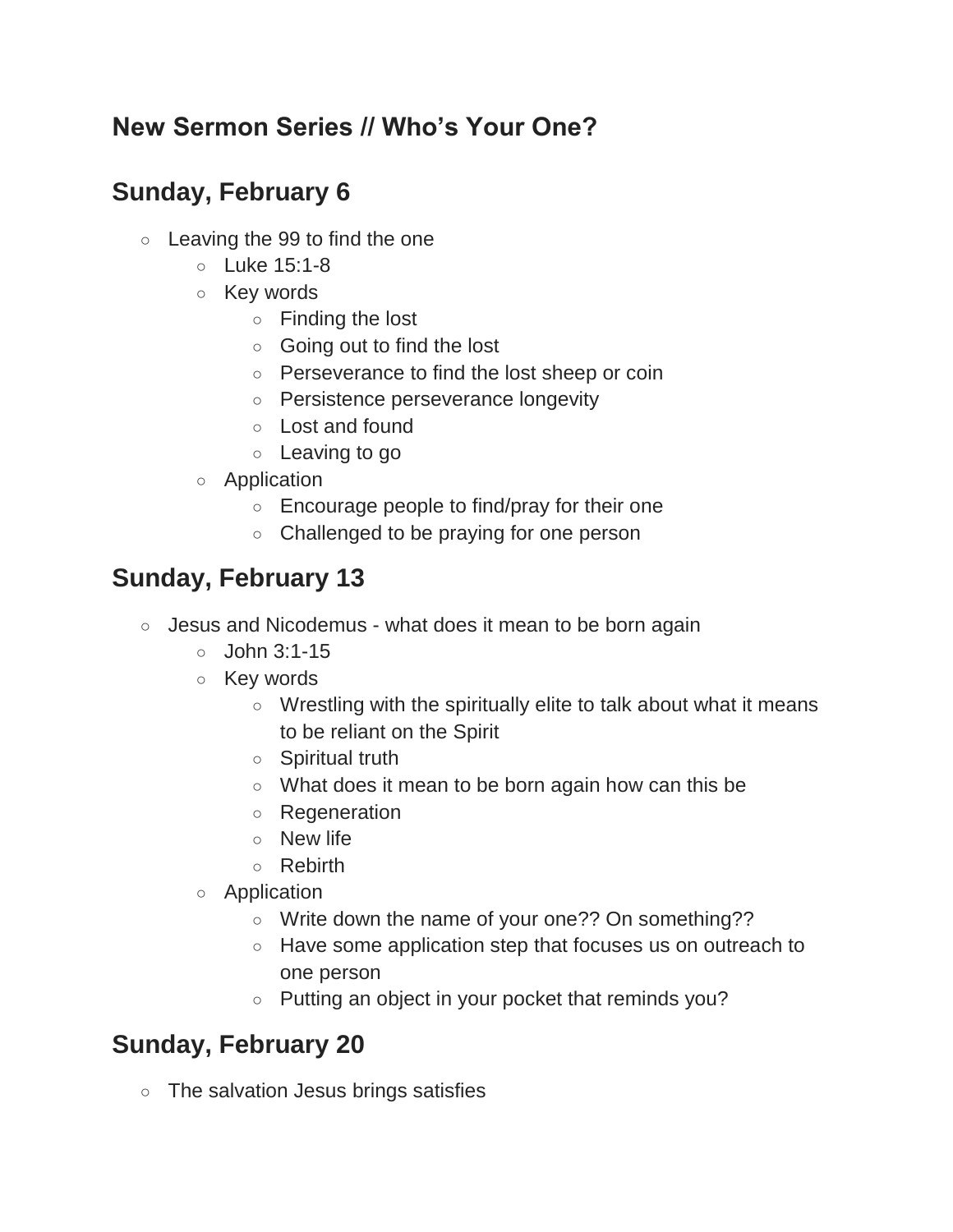- $\circ$  John 4 woman at the well
- Topics
	- Samaritan outcast who is hated but accepted by Jesus
	- Living water
	- Never thirst again
	- With Jesus you are never needing to be thirsty again
	- Your salvation is completed
	- It relies on Jesus
	- Life that is sustained by the Spirit

## **Sunday, February 27**

- We cannot heal ourselves, it comes only from Jesus
	- John 5:1-17 Lame man healed at the pool
	- Themes:
		- "Least of these"
		- Trying to fix yourself
		- "Do you want to be healed?"
		- Jesus's authority
		- Working on the sabbath

### **March 6th**

- $\bullet$  Matthew 8:5-13
	- Great Faith, Jesus and the Centurion (John)
- Themes
	- Faith in Jesus's authority
	- God's authority
	- What does it mean to be under the Lords authority
	- The authority of the Word (Jesus's voice)

#### **Sunday, March 13**

- Who would Jesus spend his time with today?
	- Matthew 9:9-13 Jesus Calls Matthew as a disciple
	- Themes:
		- Unexpected
		- The calling and obedient response of Matthew